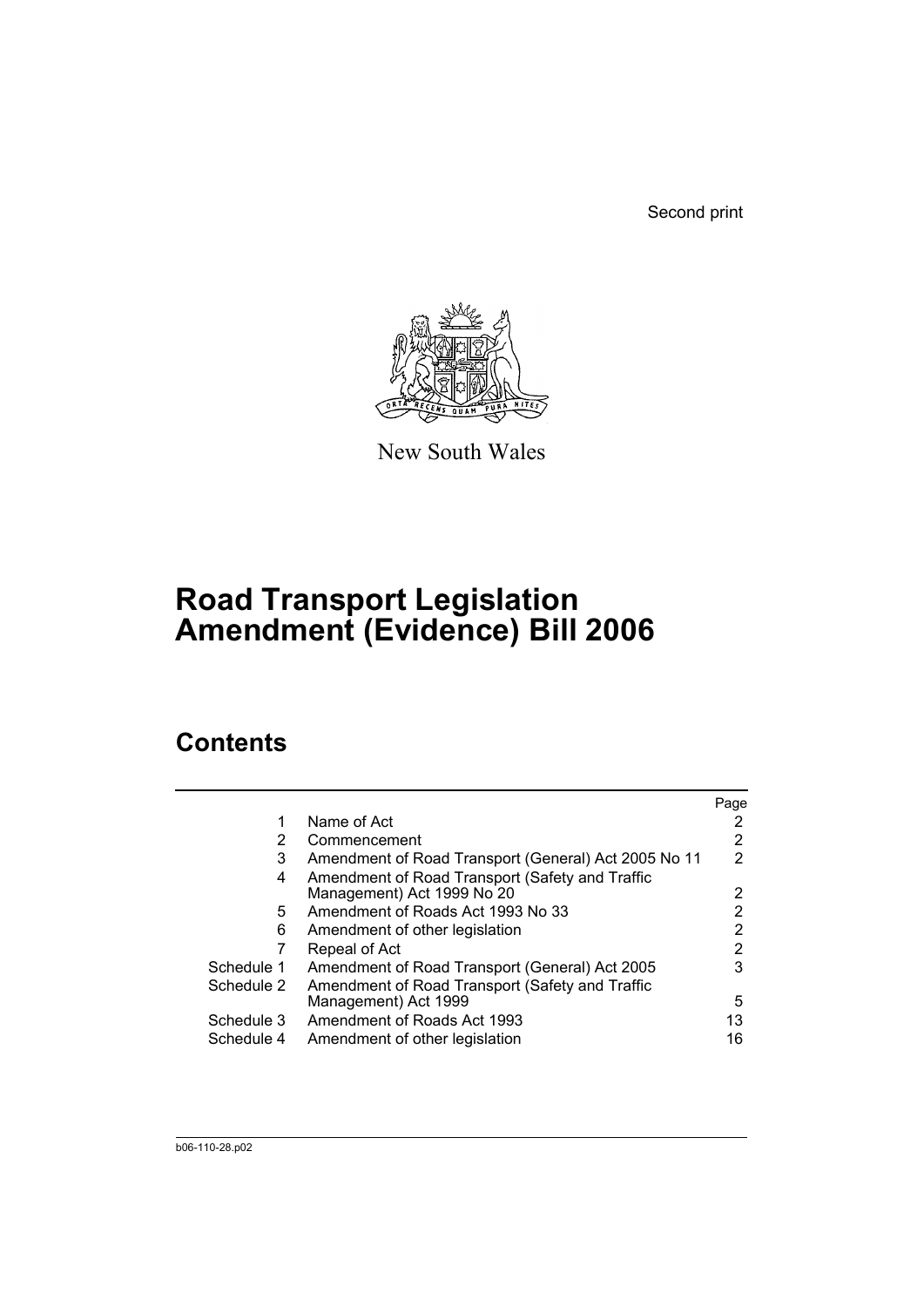Contents

Page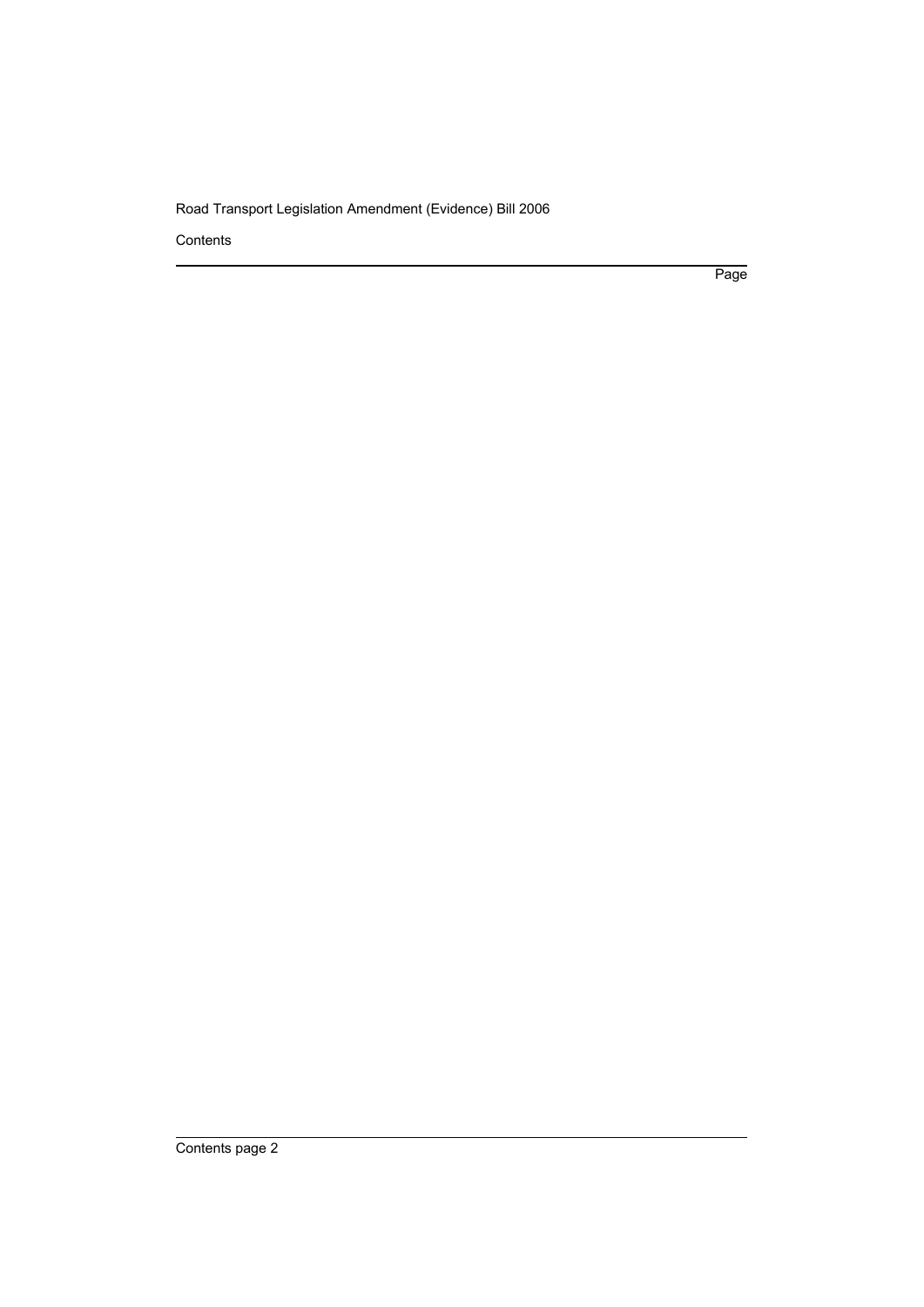*This PUBLIC BILL, originated in the LEGISLATIVE ASSEMBLY and, having this day passed, is now ready for presentation to the LEGISLATIVE COUNCIL for its concurrence.*

> *Clerk of the Legislative Assembly. Legislative Assembly,*



New South Wales

## **Road Transport Legislation Amendment (Evidence) Bill 2006**

Act No , 2006

An Act to amend the *Road Transport (General) Act 2005*, the *Road Transport (Safety and Traffic Management) Act 1999* and the *Roads Act 1993* with respect to evidentiary matters; and for other purposes.

*EXAMINED*

*Chairman of Committees*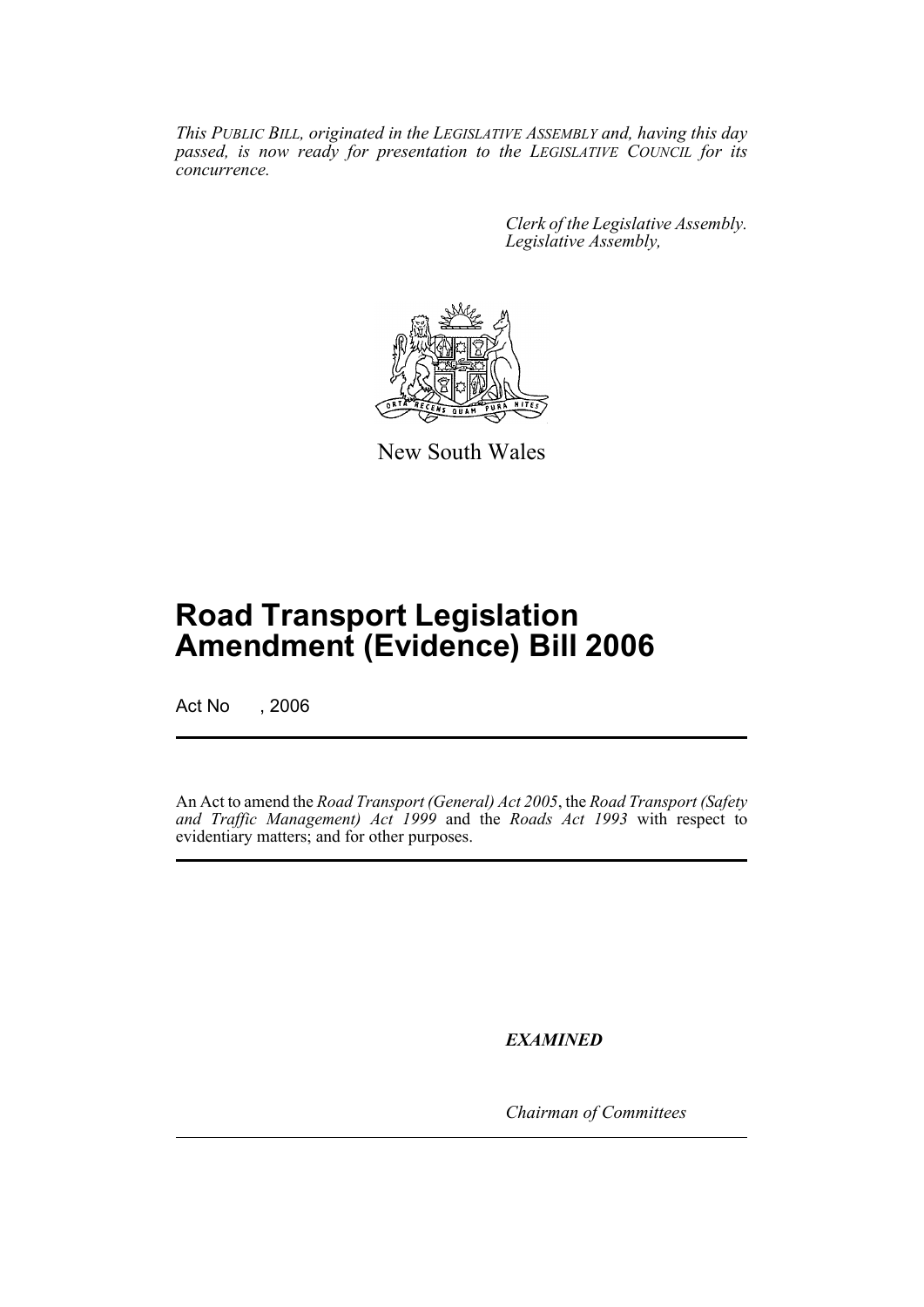|              |                    | The Legislature of New South Wales enacts:                                                                                                                                                              | $\mathbf{1}$        |  |  |  |  |
|--------------|--------------------|---------------------------------------------------------------------------------------------------------------------------------------------------------------------------------------------------------|---------------------|--|--|--|--|
| 1            | <b>Name of Act</b> |                                                                                                                                                                                                         |                     |  |  |  |  |
|              |                    | This Act is the Road Transport Legislation Amendment (Evidence)<br>Act $2006$ .                                                                                                                         | $\mathsf 3$<br>4    |  |  |  |  |
| $\mathbf{2}$ |                    | <b>Commencement</b>                                                                                                                                                                                     | 5                   |  |  |  |  |
|              | (1)                | This Act commences on the date of assent to this Act, except as<br>provided by subsection (2).                                                                                                          | 6<br>$\overline{7}$ |  |  |  |  |
|              | (2)                | Schedule 2 [3] commences on the commencement of Schedule 1 [11] to<br>the Road Transport Legislation Amendment (Drug Testing) Act 2006 or<br>on the date of assent to this Act, whichever is the later. | $\bf 8$<br>9<br>10  |  |  |  |  |
| 3            |                    | Amendment of Road Transport (General) Act 2005 No 11                                                                                                                                                    | 11                  |  |  |  |  |
|              |                    | The <i>Road Transport (General) Act 2005</i> is amended as set out in<br>Schedule 1.                                                                                                                    | 12<br>13            |  |  |  |  |
| 4            |                    | Amendment of Road Transport (Safety and Traffic Management) Act<br>1999 No 20                                                                                                                           | 14<br>15            |  |  |  |  |
|              |                    | The Road Transport (Safety and Traffic Management) Act 1999 is<br>amended as set out in Schedule 2.                                                                                                     | 16<br>17            |  |  |  |  |
| 5            |                    | Amendment of Roads Act 1993 No 33                                                                                                                                                                       | 18                  |  |  |  |  |
|              |                    | The <i>Roads Act 1993</i> is amended as set out in Schedule 3.                                                                                                                                          | 19                  |  |  |  |  |
| 6            |                    | Amendment of other legislation                                                                                                                                                                          | 20                  |  |  |  |  |
|              |                    | The Road Transport (Safety and Traffic Management) (Road Rules)<br>Regulation 1999 and the Roads (General) Regulation 2000 are<br>amended as set out in Schedule 4.                                     | 21<br>22<br>23      |  |  |  |  |
| 7            |                    | <b>Repeal of Act</b>                                                                                                                                                                                    | 24                  |  |  |  |  |
|              | (1)                | This Act is repealed on the day following the day on which all of the<br>provisions of this Act have commenced.                                                                                         | 25<br>26            |  |  |  |  |
|              | (2)                | The repeal of this Act does not, because of the operation of section 30<br>of the <i>Interpretation Act 1987</i> , affect any amendment made by this Act.                                               | 27<br>28            |  |  |  |  |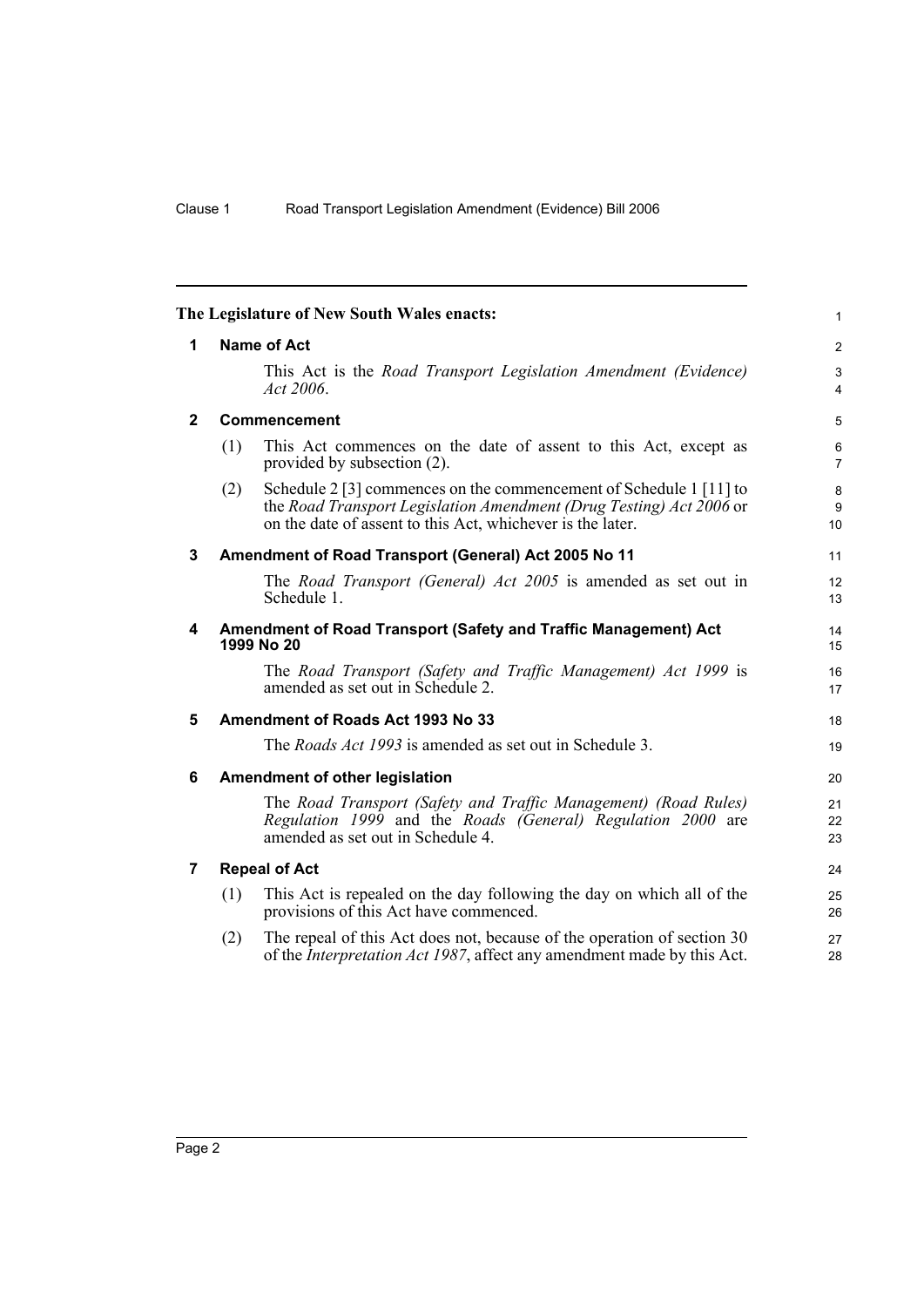Amendment of Road Transport (General) Act 2005 Schedule 1

|       | <b>Schedule 1</b> | <b>Amendment of Road Transport (General)</b><br><b>Act 2005</b>                                                                               | $\mathbf{1}$<br>$\overline{2}$ |
|-------|-------------------|-----------------------------------------------------------------------------------------------------------------------------------------------|--------------------------------|
|       |                   | (Section 3)                                                                                                                                   | 3                              |
| [1]   | offences          | Section 179 Liability of responsible person for vehicle for designated                                                                        | $\overline{4}$<br>5            |
|       |                   | Omit "is evidence (unless contrary evidence is adduced)" wherever occurring<br>in section $179(9)$ (including the heading to the subsection). | 6<br>$\overline{7}$            |
|       |                   | Insert instead "is admissible and is prima facie evidence".                                                                                   | 8                              |
| $[2]$ |                   | Section 179 (12), definition of "camera recorded offence"                                                                                     | 9                              |
|       |                   | Insert at the end of paragraph (c) of the definition:                                                                                         | 10                             |
|       |                   | , or                                                                                                                                          | 11                             |
|       |                   | (d)<br>a speeding offence in respect of which:                                                                                                | 12                             |
|       |                   | the penalty notice or the court attendance notice<br>(i)                                                                                      | 13                             |
|       |                   | indicates that the offence was detected by an                                                                                                 | 14                             |
|       |                   | approved speed measuring device within the                                                                                                    | 15                             |
|       |                   | meaning of the Road Transport (Safety and Traffic<br>Management) Act 1999, and                                                                | 16<br>17                       |
|       |                   | the number plate of the vehicle concerned was<br>(ii)                                                                                         | 18                             |
|       |                   | recorded by a police officer using photographic or                                                                                            | 19                             |
|       |                   | video equipment approved by the Commissioner of                                                                                               | 20                             |
|       |                   | Police for the purposes of this paragraph.                                                                                                    | 21                             |
| $[3]$ |                   | Schedule 1 Savings, transitional and other provisions                                                                                         | 22                             |
|       |                   | Insert at the end of clause $1(1)$ :                                                                                                          | 23                             |
|       |                   | Road Transport Legislation Amendment (Evidence) Act 2006                                                                                      | 24                             |
| [4]   | <b>Schedule 1</b> |                                                                                                                                               | 25                             |
|       |                   | Insert at the end of the Schedule, with appropriate Part and clause numbers:                                                                  | 26                             |
|       | Part              | Provisions consequent on enactment of                                                                                                         | 27                             |
|       |                   | <b>Road Transport Legislation Amendment</b>                                                                                                   | 28                             |
|       |                   | (Evidence) Act 2006                                                                                                                           | 29                             |
|       |                   | <b>Definition</b>                                                                                                                             | 30                             |
|       |                   | In this Part, <i>amending Act</i> means the <i>Road Transport Legislation</i>                                                                 | 31                             |
|       |                   | Amendment (Evidence) Act 2006.                                                                                                                | 32                             |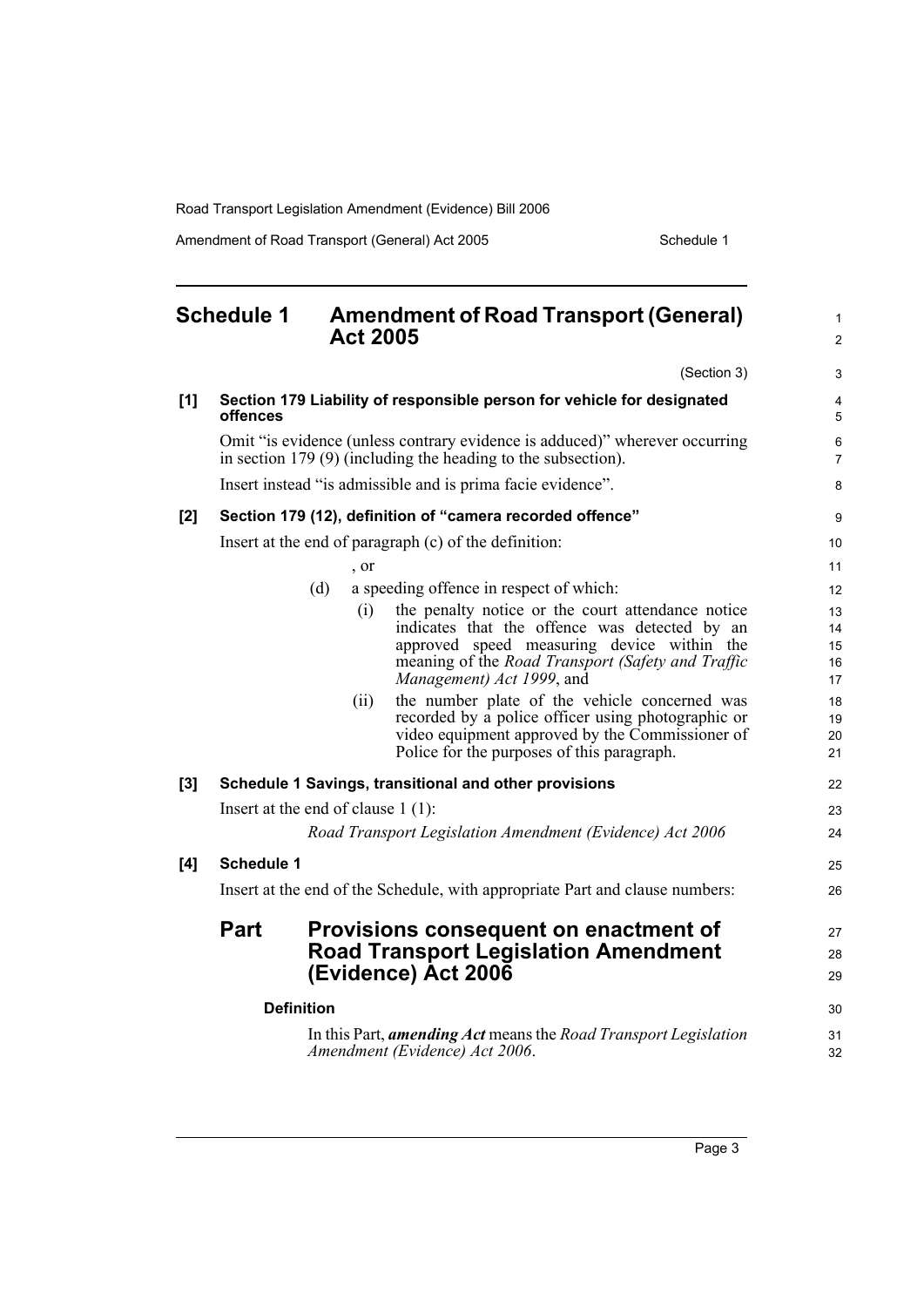Schedule 1 Amendment of Road Transport (General) Act 2005

#### **Amendments not to apply to proceedings instituted before commencement of amendments**

(1) An amendment made to this Act by the amending Act does not apply to proceedings for an offence that were instituted before the commencement of the amendment.

(2) An amendment made to this Act by the amending Act applies to proceedings for an offence that are instituted on or after the commencement of the amendment even if the proceedings involve an offence that was committed before that commencement.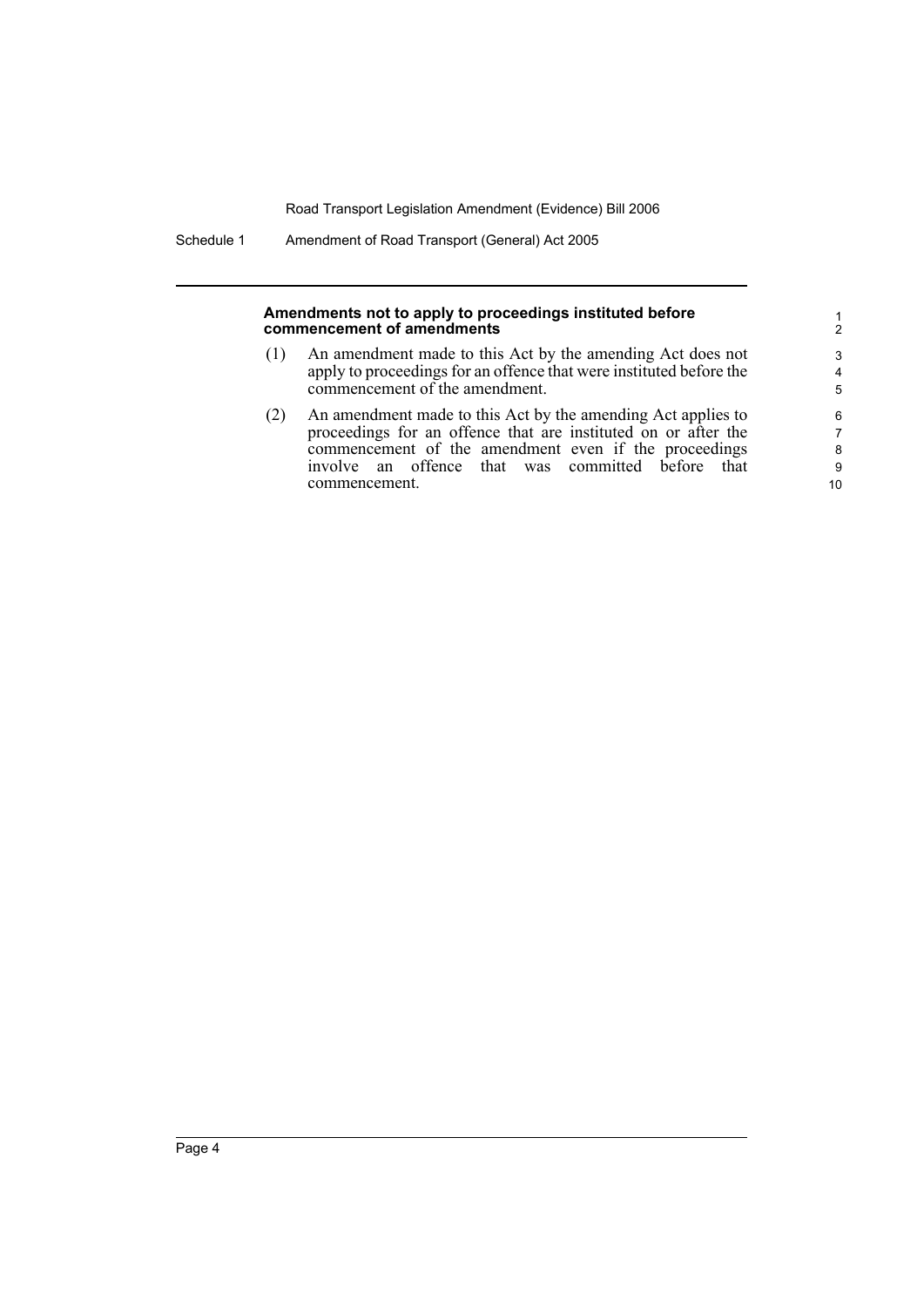Amendment of Road Transport (Safety and Traffic Management) Act 1999 Schedule 2

### **Schedule 2 Amendment of Road Transport (Safety and Traffic Management) Act 1999**

(Section 4) **[1] Sections 33 (1), (2) and (4)–(7), 35 (1)–(3) and 76 (8) and clause 5 (2) (f) of Schedule 1** Omit "is evidence (unless evidence to the contrary is adduced)" wherever occurring. Insert instead "is admissible and is prima facie evidence". **[2] Section 33 Certificate evidence about breath or blood analysis in proceedings for offences under section 9** Omit section 33 (3). Insert instead: (3) In proceedings for an offence under section 9 or Division 3, evidence of the condition of a breath analysing instrument, or of the manner in which it was operated, is not required unless evidence sufficient to raise doubt that the instrument was in proper condition and properly operated has been adduced. **[3] Sections 33B and 33D (as inserted by Schedule 1 [11] to the Road Transport Legislation Amendment (Drug Testing) Act 2006)** Omit "is evidence (unless evidence to the contrary is adduced)" wherever occurring. Insert instead "is admissible and is prima facie evidence". **[4] Section 46 Certificates concerning use of approved speed measuring devices** Omit section 46 (1) and (2). Insert instead: (1) In proceedings for any offence against this Act in which evidence is given of a measurement of speed obtained by the use of an approved speed measuring device, a certificate purporting to be signed by an appropriate officer certifying that: (a) the device is an approved speed measuring device within the meaning of this Act, and (b) on a day specified in the certificate (being within the time prescribed by the regulations before the alleged time of the offence) the device was tested in accordance with the regulations and sealed by an appropriate officer, and  $\mathfrak{p}$ 3 4 5 6 7 8 9 10 11 12 13 14 15 16 17 18 19 20 21 22 23 24 25 26 27 28 29 30 31 32 33 34

1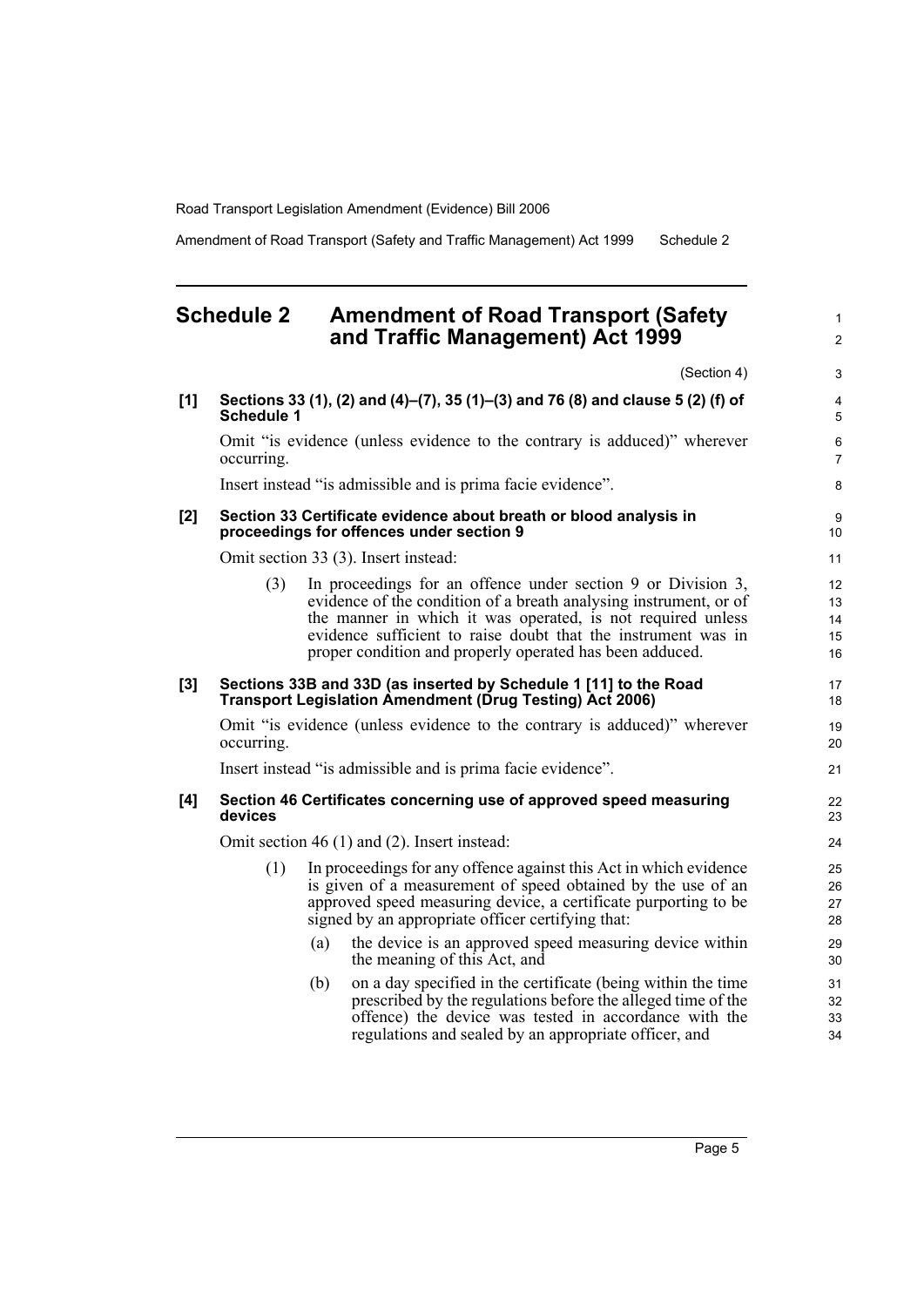(c) on that day the device was accurate and operating properly, is admissible and is prima facie evidence of the particulars certified in and by the certificate. (2) If any such certificate is tendered in proceedings for an offence, evidence: (a) of the accuracy or reliability of the approved speed measuring device, or (b) as to whether or not the device operated properly or operates properly (generally or at a particular time or date or during a particular period), is not required in those proceedings unless evidence sufficient to raise doubt that, at the time of the alleged offence, the device was accurate, reliable and operating properly is adduced. **[5] Section 46, note** Insert at the end of the section: **Note.** See also section 73A. **[6] Section 47 Photographic evidence of speeding offences** Omit section 47 (2)–(6). Insert instead: (2) In proceedings in which such evidence is given: (a) the provisions of section 46 relating to the accuracy or reliability of the approved speed measuring device apply, and (b) subsections (3)–(7) apply in relation to the approved camera recording device, and (c) evidence that a photograph taken by an approved digital camera recording device bears a security indicator of a kind prescribed by the regulations is prima facie evidence that the photograph has not been altered since it was taken. (3) A photograph tendered in evidence as a photograph taken by an approved camera recording device on a day and at a location specified on the photograph, and as bearing a security indicator of a kind prescribed by the regulations, is admissible and: (a) is to be presumed to have been so taken unless evidence sufficient to raise doubt that it was so taken is adduced, and (b) is to be presumed to bear such a security indicator unless evidence that is sufficient to raise doubt that it does so is adduced, and 1  $\overline{2}$ 3 4 5 6 7 8 9 10 11 12 13 14 15 16 17 18 19  $20$ 21 22 23 24 25 26 27 28 29 30 31 32 33 34 35 36 37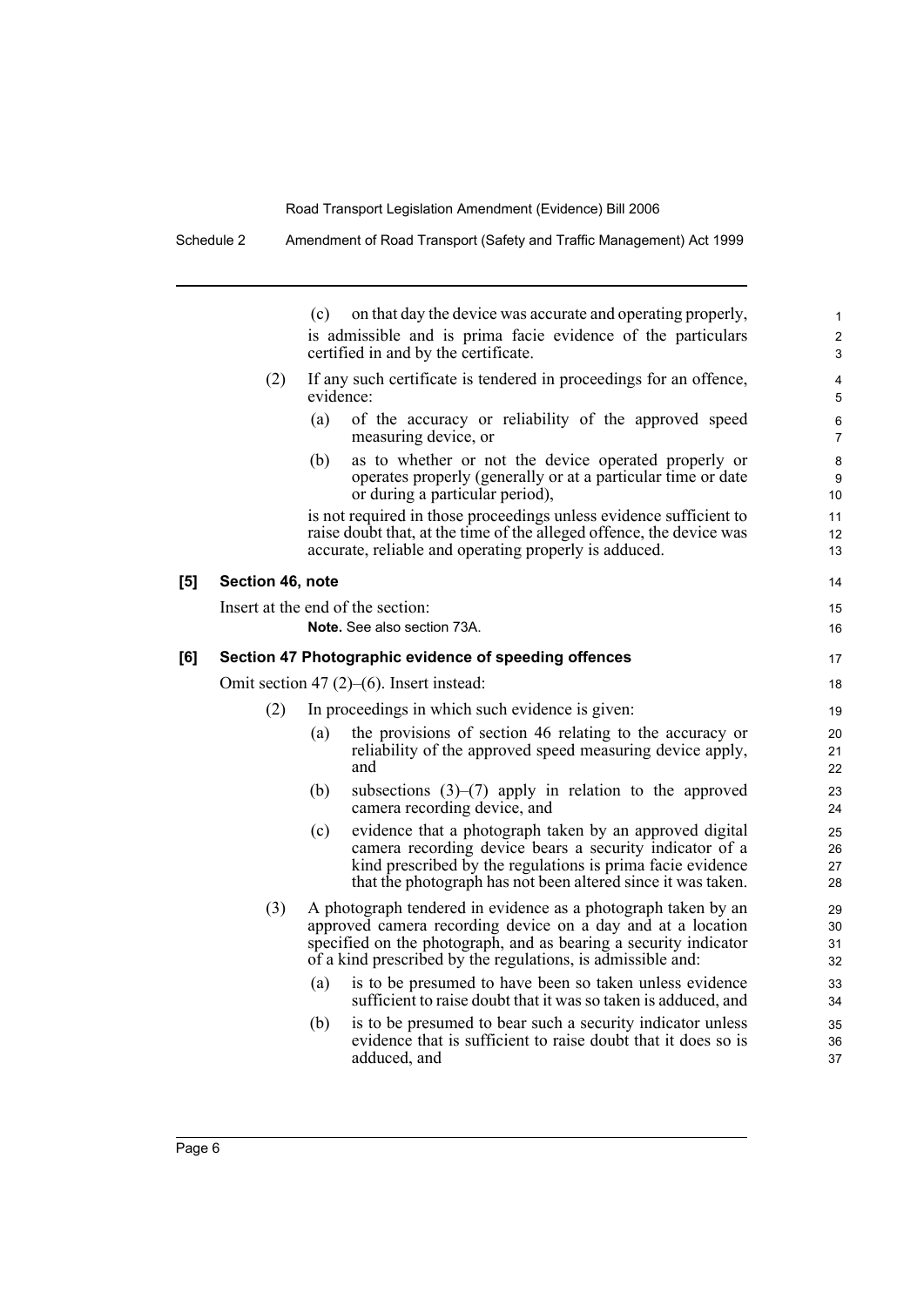Amendment of Road Transport (Safety and Traffic Management) Act 1999 Schedule 2

- (c) is prima facie evidence of the matters shown or recorded on the photograph.
- (4) When the photograph taken by an approved camera recording device (other than an approved digital camera recording device) is tendered in evidence, a certificate purporting to be signed by a police officer and certifying the following particulars is also to be tendered in evidence and the certificate is admissible and is prima facie evidence of those particulars:
	- (a) that the officer is authorised by the Commissioner of Police to install and inspect approved camera recording devices,
	- (b) that within 168 hours before the time and day recorded on the photograph as the time at which and the day on which the photograph was taken, the officer carried out the inspection specified in the certificate on the approved camera recording device that took the photograph,
	- (c) that on that inspection the approved camera recording device was found to be operating correctly.
- (5) When the photograph tendered in evidence is taken by an approved digital camera recording device, a certificate purporting to be signed by an authorised person and certifying the following particulars is also to be tendered in evidence and the certificate is admissible and is prima facie evidence of those particulars:
	- (a) that the person is an authorised person,
	- (b) that within 30 days (or such other period as may be prescribed by the regulations) before the time and day recorded on the photograph as the time at which and the day on which the photograph was taken, the person carried out the inspection specified in the certificate on the approved digital camera recording device that took the photograph,
	- (c) that on that inspection the approved digital camera recording device was found to be operating correctly.
- (6) If a certificate under subsection (4) or (5) is tendered in proceedings for an offence, evidence:
	- (a) of the accuracy or reliability of the camera recording device concerned, or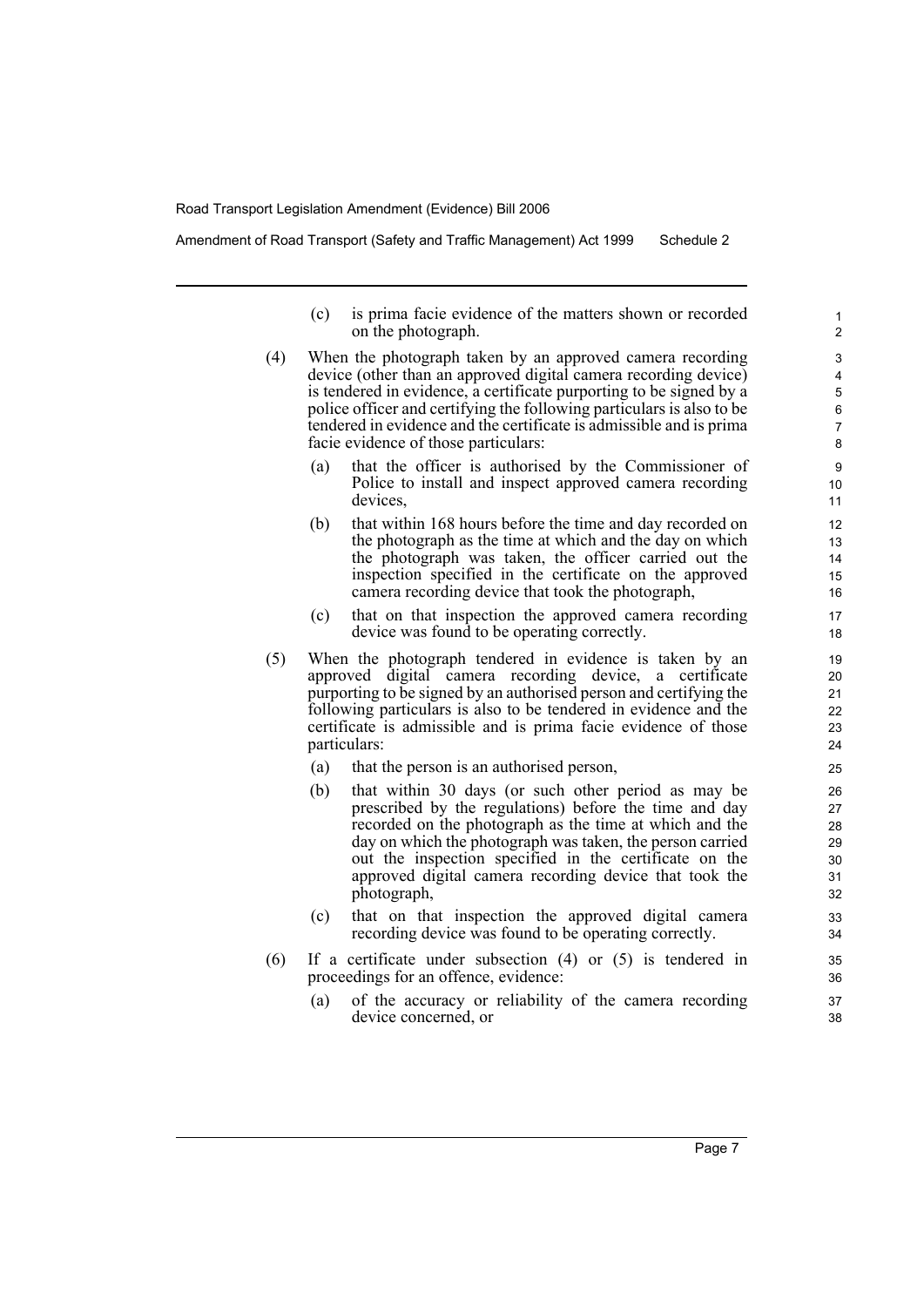Schedule 2 Amendment of Road Transport (Safety and Traffic Management) Act 1999

|       |                                | (b) | as to whether or not the device operated correctly or<br>operates correctly (generally or at a particular time or date<br>or during a particular period),                                                                                                                                                                                                                      | $\mathbf{1}$<br>$\overline{\mathbf{c}}$<br>3 |
|-------|--------------------------------|-----|--------------------------------------------------------------------------------------------------------------------------------------------------------------------------------------------------------------------------------------------------------------------------------------------------------------------------------------------------------------------------------|----------------------------------------------|
|       |                                |     | is not required in those proceedings unless evidence sufficient to<br>raise doubt that, at the time of the alleged offence, the device was<br>accurate, reliable and operating correctly is adduced.                                                                                                                                                                           | $\overline{\mathbf{4}}$<br>$\sqrt{5}$<br>6   |
|       | (7)                            |     | In this section, <i>authorised person</i> means a person (or person<br>belonging to a class of persons) authorised by the Authority to<br>install and inspect approved digital camera recording devices.<br>Note. See also section 73A.                                                                                                                                        | $\overline{7}$<br>8<br>9<br>10               |
| $[7]$ |                                |     | Section 54 Cost of removal of prescribed traffic control device                                                                                                                                                                                                                                                                                                                | 11                                           |
|       | section $54(2)$ .              |     | Omit "is evidence (unless evidence to the contrary is adduced)" from                                                                                                                                                                                                                                                                                                           | 12<br>13                                     |
|       | evidence".                     |     | Insert instead "is admissible in any such proceedings and is prima facie                                                                                                                                                                                                                                                                                                       | 14<br>15                                     |
| [8]   |                                |     | Section 57 Photographic evidence of traffic light offences                                                                                                                                                                                                                                                                                                                     | 16                                           |
|       |                                |     | Omit section 57 (2). Insert instead:                                                                                                                                                                                                                                                                                                                                           | 17                                           |
|       | (2)                            |     | In proceedings for a traffic light offence:                                                                                                                                                                                                                                                                                                                                    | 18                                           |
|       |                                | (a) | a photograph tendered in evidence as a photograph taken<br>by means of the operation, on a day specified on the<br>photograph, of an approved camera detection device<br>installed at a location specified on the photograph is<br>admissible and is to be presumed to have been so taken<br>unless evidence sufficient to raise doubt that it was so<br>taken is adduced, and | 19<br>20<br>21<br>22<br>23<br>24<br>25       |
|       |                                | (b) | any such photograph is prima facie evidence of the matters<br>shown or recorded on the photograph.                                                                                                                                                                                                                                                                             | 26<br>27                                     |
| [9]   | <b>Section 57 (3)</b>          |     |                                                                                                                                                                                                                                                                                                                                                                                | 28                                           |
|       |                                |     | Omit "and is evidence (unless evidence to the contrary is adduced)".                                                                                                                                                                                                                                                                                                           | 29                                           |
|       |                                |     | Insert instead ", is admissible and is prima facie evidence".                                                                                                                                                                                                                                                                                                                  | 30                                           |
| [10]  | <b>Section 57 (4)</b>          |     |                                                                                                                                                                                                                                                                                                                                                                                | 31                                           |
|       | Insert after section $57(3)$ : |     |                                                                                                                                                                                                                                                                                                                                                                                | 32                                           |
|       | (4)                            |     | If a certificate under subsection $(3)$ is tendered in proceedings for<br>an offence, evidence:                                                                                                                                                                                                                                                                                | 33<br>34                                     |
|       |                                | (a) | of the accuracy or reliability of the approved camera<br>detection device, or                                                                                                                                                                                                                                                                                                  | 35<br>36                                     |
|       |                                |     |                                                                                                                                                                                                                                                                                                                                                                                |                                              |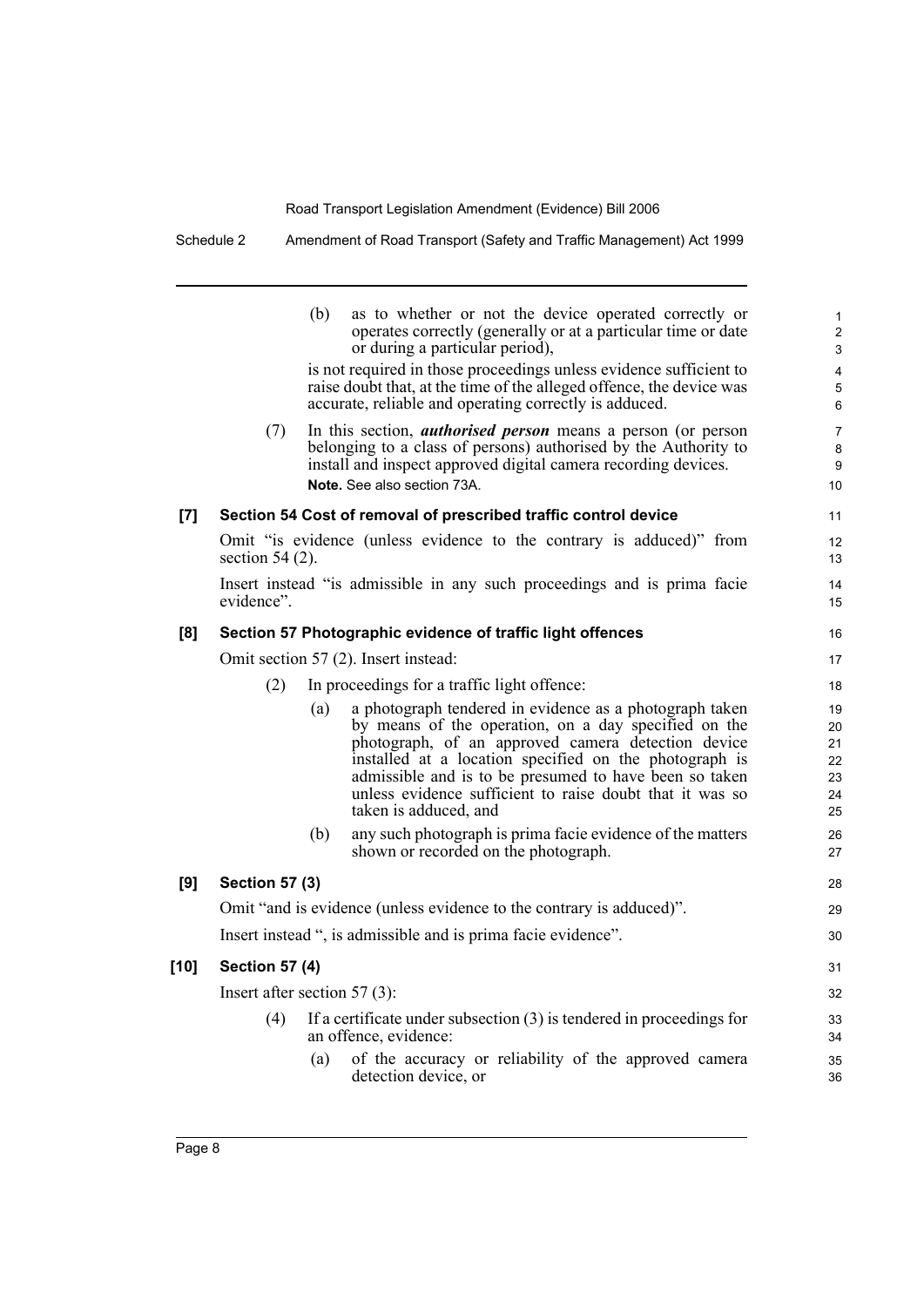**[12] Section 57B (3)**

 $[13]$ 

Amendment of Road Transport (Safety and Traffic Management) Act 1999 Schedule 2

|        |                                       | (b) |      | as to whether or not the device operated properly or<br>operates properly (generally or at a particular time or date<br>or during a particular period),                                                                                                                                                                                                                                                | $\mathbf 1$<br>2<br>$\mathsf 3$                                     |
|--------|---------------------------------------|-----|------|--------------------------------------------------------------------------------------------------------------------------------------------------------------------------------------------------------------------------------------------------------------------------------------------------------------------------------------------------------------------------------------------------------|---------------------------------------------------------------------|
|        |                                       |     |      | is not required in those proceedings unless evidence sufficient to<br>raise doubt that, at the time of the alleged offence, the device was<br>accurate, reliable and operating properly is adduced.<br>Note. See also section 73A.                                                                                                                                                                     | $\overline{\mathbf{4}}$<br>$\mathbf 5$<br>$\,6\,$<br>$\overline{7}$ |
| $[11]$ |                                       |     |      | Section 57B Photographic evidence of public transport lane offences                                                                                                                                                                                                                                                                                                                                    | 8                                                                   |
|        | Omit section 57B (2). Insert instead: |     |      |                                                                                                                                                                                                                                                                                                                                                                                                        | 9                                                                   |
|        | (2)                                   |     |      | In proceedings for a public transport lane offence:                                                                                                                                                                                                                                                                                                                                                    | 10                                                                  |
|        |                                       | (a) |      | one or more photographs tendered in evidence as<br>photographs taken by means of the operation, on a day<br>specified on the photographs, of an approved traffic lane<br>camera device or devices installed at a location or<br>locations specified on the photographs, and as each<br>bearing a security indicator of a kind prescribed by the<br>regulations, are admissible and are to be presumed: | 11<br>12<br>13<br>14<br>15<br>16<br>17                              |
|        |                                       |     | (i)  | to have been so taken unless evidence sufficient to<br>raise doubt that they were so taken is adduced, and                                                                                                                                                                                                                                                                                             | 18<br>19                                                            |
|        |                                       |     | (ii) | to bear such a security indicator unless evidence that<br>is sufficient to raise doubt that they do so is adduced,<br>and                                                                                                                                                                                                                                                                              | 20<br>21<br>22                                                      |
|        |                                       | (b) |      | evidence that a photograph tendered in evidence taken by<br>an approved traffic lane camera device bears a security<br>indicator of a kind prescribed by the regulations is prima<br>facie evidence that the photograph has not been altered<br>since it was taken, and                                                                                                                                | 23<br>24<br>25<br>26<br>27                                          |
|        |                                       | (c) |      | any such photograph is prima facie evidence of the matters<br>shown or recorded on the photograph.                                                                                                                                                                                                                                                                                                     | 28<br>29                                                            |
| [12]   | <b>Section 57B (3)</b>                |     |      |                                                                                                                                                                                                                                                                                                                                                                                                        | 30                                                                  |
|        |                                       |     |      | Omit "and is evidence (unless evidence to the contrary is adduced)".                                                                                                                                                                                                                                                                                                                                   | 31                                                                  |
|        |                                       |     |      | Insert instead ", is admissible and is prima facie evidence".                                                                                                                                                                                                                                                                                                                                          | 32                                                                  |
| [13]   | Section 57B (5)                       |     |      |                                                                                                                                                                                                                                                                                                                                                                                                        | 33                                                                  |
|        | Insert after section $57B(4)$ :       |     |      |                                                                                                                                                                                                                                                                                                                                                                                                        | 34                                                                  |
|        | (5)                                   |     |      | If a certificate under subsection $(3)$ is tendered in proceedings for<br>an offence, evidence:                                                                                                                                                                                                                                                                                                        | 35<br>36                                                            |
|        |                                       | (a) |      | of the accuracy or reliability of the approved traffic lane<br>camera device, or                                                                                                                                                                                                                                                                                                                       | 37<br>38                                                            |
|        |                                       |     |      |                                                                                                                                                                                                                                                                                                                                                                                                        |                                                                     |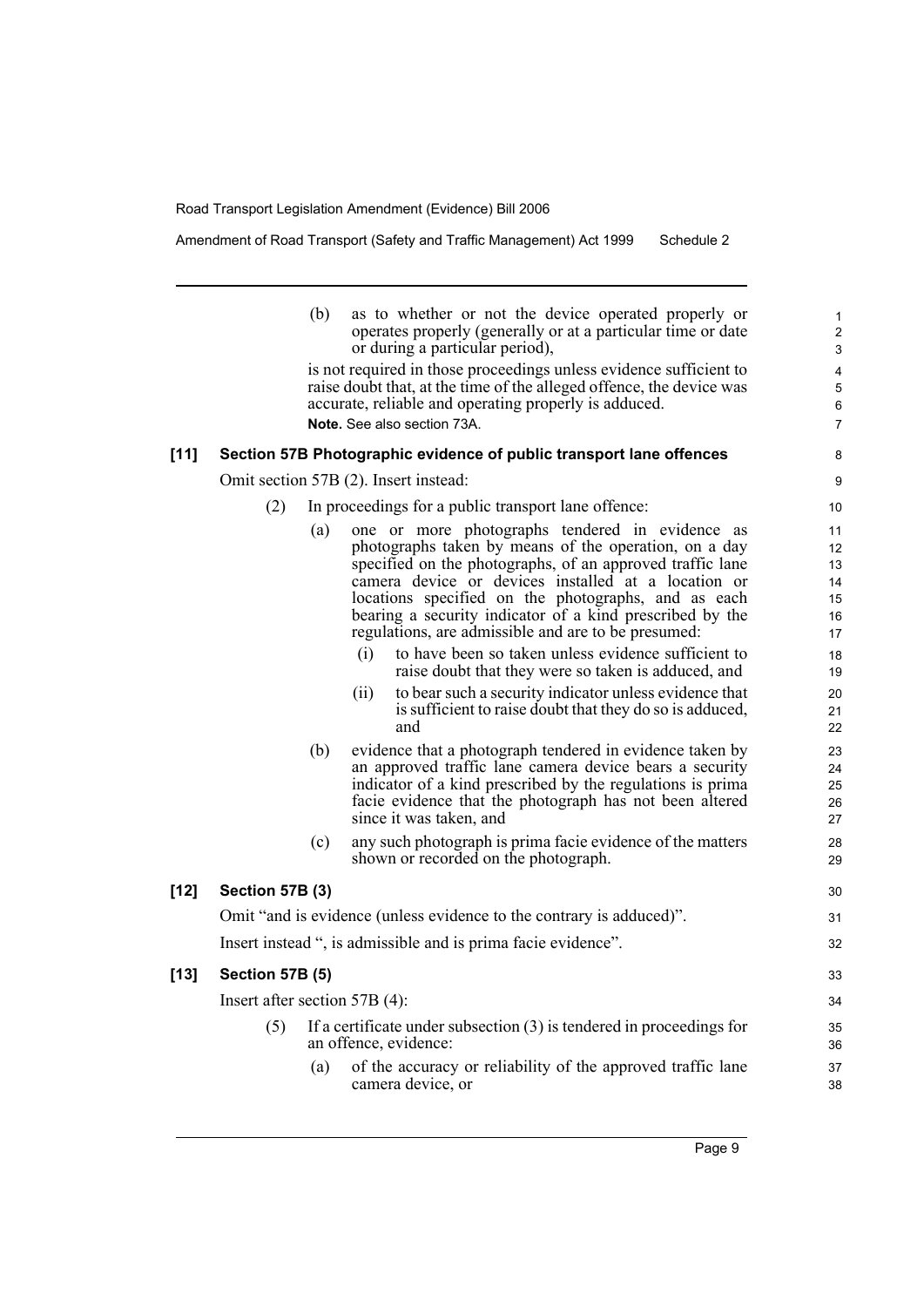|        |            |                    | as to whether or not the device operated properly or<br>(b)<br>operates properly (generally or at a particular time or date<br>or during a particular period),<br>is not required in those proceedings unless evidence sufficient to<br>raise doubt that, at the time of the alleged offence, the device was<br>accurate, reliable and operating properly is adduced.<br>Note. See also section 73A. | $\mathbf{1}$<br>2<br>3<br>$\overline{4}$<br>5<br>$\,6\,$<br>$\overline{7}$ |
|--------|------------|--------------------|------------------------------------------------------------------------------------------------------------------------------------------------------------------------------------------------------------------------------------------------------------------------------------------------------------------------------------------------------------------------------------------------------|----------------------------------------------------------------------------|
| [14]   |            |                    | Section 69C Vehicles to be speed limited                                                                                                                                                                                                                                                                                                                                                             | 8                                                                          |
|        |            | section $69C(2)$ . | Omit "is evidence (unless contrary evidence as to that speed is adduced)" from                                                                                                                                                                                                                                                                                                                       | 9<br>10                                                                    |
|        |            |                    | Insert instead "is admissible and is prima facie evidence".                                                                                                                                                                                                                                                                                                                                          | 11                                                                         |
| [15]   |            |                    | Section 69D Certificate evidence of speed limiter compliance                                                                                                                                                                                                                                                                                                                                         | 12                                                                         |
|        | $69D(1)$ . |                    | Omit "is evidence (unless contrary evidence is adduced)" from section                                                                                                                                                                                                                                                                                                                                | 13<br>14                                                                   |
|        |            |                    | Insert instead "is admissible and is prima facie evidence".                                                                                                                                                                                                                                                                                                                                          | 15                                                                         |
| [16]   |            |                    | Section 69E Photographic evidence of speed of vehicle                                                                                                                                                                                                                                                                                                                                                | 16                                                                         |
|        |            |                    | Omit "Section 47 (2)–(6)" from section 69E (2).                                                                                                                                                                                                                                                                                                                                                      | 17                                                                         |
|        |            |                    | Insert instead "Section 47 $(2)$ – $(7)$ ".                                                                                                                                                                                                                                                                                                                                                          | 18                                                                         |
| $[17]$ |            |                    | Section 69E, note                                                                                                                                                                                                                                                                                                                                                                                    | 19                                                                         |
|        |            |                    | Insert at the end of the section:<br>Note, See also section 73A.                                                                                                                                                                                                                                                                                                                                     | 20<br>21                                                                   |
| [18]   |            |                    | <b>Section 71 Regulations</b>                                                                                                                                                                                                                                                                                                                                                                        | 22                                                                         |
|        |            |                    | Omit "as evidence concerning that matter in proceedings before a court or<br>tribunal unless evidence to the contrary is adduced" from section 71 (10).                                                                                                                                                                                                                                              | 23<br>24                                                                   |
|        |            |                    | Insert instead "and prima facie evidence of that matter in proceedings before<br>a court or tribunal".                                                                                                                                                                                                                                                                                               | 25<br>26                                                                   |
| [19]   |            | <b>Section 73A</b> |                                                                                                                                                                                                                                                                                                                                                                                                      | 27                                                                         |
|        |            |                    | Insert after section 73:                                                                                                                                                                                                                                                                                                                                                                             | 28                                                                         |
|        |            |                    | 73A Rebuttal of evidence of matters of specialised knowledge                                                                                                                                                                                                                                                                                                                                         | 29                                                                         |
|        |            | (1)                | This section applies to the determination of whether evidence is<br>sufficient to rebut prima facie evidence or a presumption, or to<br>raise doubt about a matter, as referred to in section 46, 47, 57,<br>57B or 69E and for the purposes of proceedings to which those<br>sections apply.                                                                                                        | 30<br>31<br>32<br>33<br>34                                                 |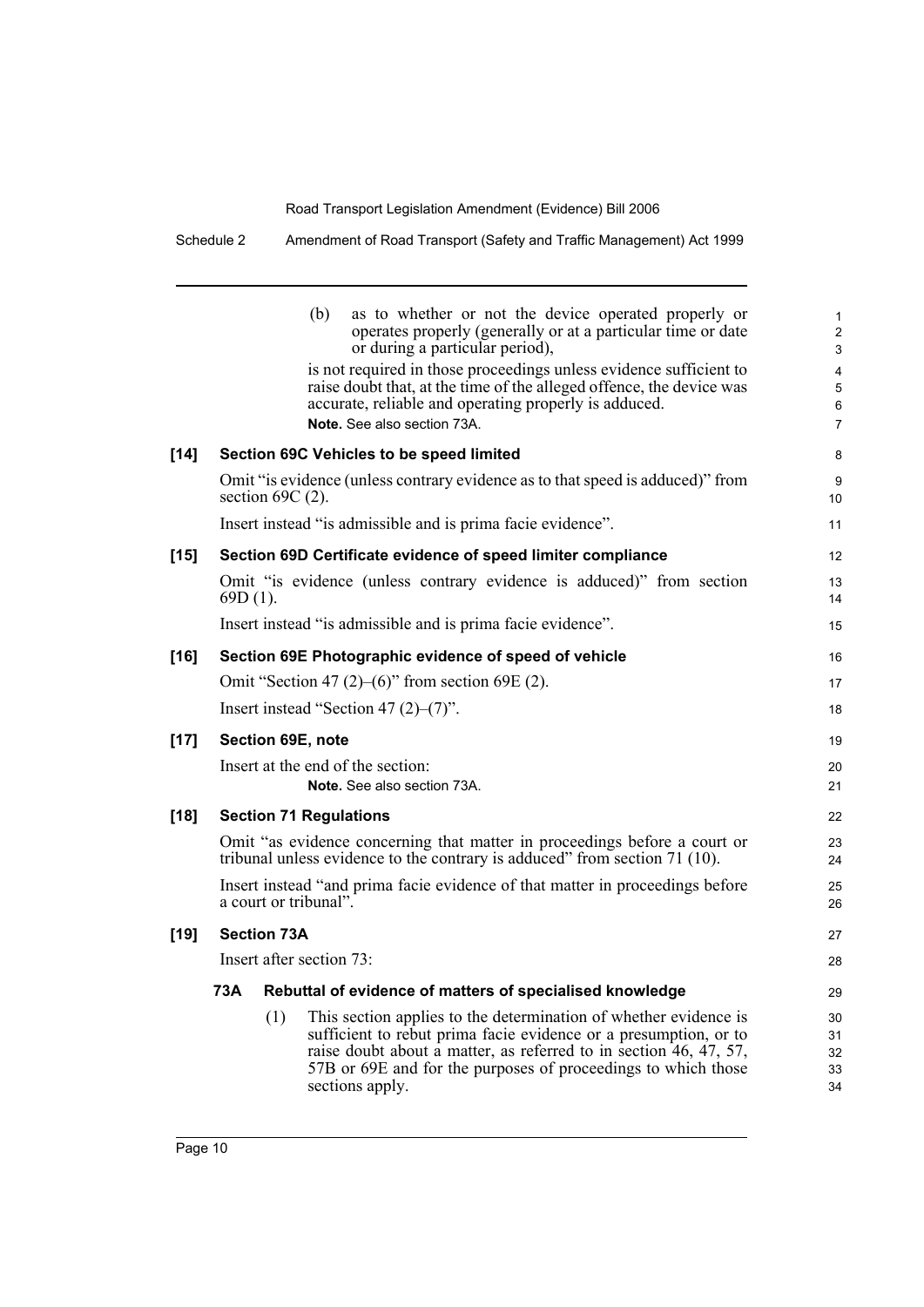Amendment of Road Transport (Safety and Traffic Management) Act 1999 Schedule 2

|        | (2)               | An assertion that contradicts or challenges:                                                                                                                                                                                                                                                                                       |  |
|--------|-------------------|------------------------------------------------------------------------------------------------------------------------------------------------------------------------------------------------------------------------------------------------------------------------------------------------------------------------------------|--|
|        |                   | the accuracy or reliability, or the correct or proper<br>(a)<br>operation, of an approved device, or                                                                                                                                                                                                                               |  |
|        |                   | the accuracy or reliability of information (including a<br>(b)<br>photograph) derived from such a device,                                                                                                                                                                                                                          |  |
|        |                   | is capable of being sufficient, in proceedings to which this section<br>applies, to rebut such evidence or such a presumption, or to raise<br>such doubt, only if it is evidence adduced from a person who has<br>relevant specialised knowledge (based wholly or substantially on<br>the person's training, study or experience). |  |
|        | (3)               | In this section, <i>approved device</i> means:                                                                                                                                                                                                                                                                                     |  |
|        |                   | an approved camera detection device, or<br>(a)                                                                                                                                                                                                                                                                                     |  |
|        |                   | an approved camera recording device, or<br>(b)                                                                                                                                                                                                                                                                                     |  |
|        |                   | an approved speed measuring device, or<br>(c)                                                                                                                                                                                                                                                                                      |  |
|        |                   | (d)<br>an approved traffic lane camera device.                                                                                                                                                                                                                                                                                     |  |
| $[20]$ |                   | Section 75 Removal of dangers and obstructions to traffic                                                                                                                                                                                                                                                                          |  |
|        | 75 (3).           | Omit "is evidence (unless evidence to the contrary is adduced)" from section                                                                                                                                                                                                                                                       |  |
|        | evidence".        | Insert instead "is admissible in any such proceedings and is prima facie                                                                                                                                                                                                                                                           |  |
| $[21]$ |                   | Schedule 2 Savings, transitional and other provisions                                                                                                                                                                                                                                                                              |  |
|        |                   | Insert at the end of clause $1(1)$ :                                                                                                                                                                                                                                                                                               |  |
|        |                   | Road Transport Legislation Amendment (Evidence) Act 2006                                                                                                                                                                                                                                                                           |  |
| $[22]$ | <b>Schedule 2</b> |                                                                                                                                                                                                                                                                                                                                    |  |
|        |                   | Insert at the end of the Schedule, with appropriate Part and clause numbers:                                                                                                                                                                                                                                                       |  |
|        | Part              | Provisions consequent on enactment of                                                                                                                                                                                                                                                                                              |  |
|        |                   | <b>Road Transport Legislation Amendment</b><br>(Evidence) Act 2006                                                                                                                                                                                                                                                                 |  |
|        |                   | <b>Definition</b>                                                                                                                                                                                                                                                                                                                  |  |
|        |                   | In this Part, <i>amending Act</i> means the <i>Road Transport Legislation</i><br>Amendment (Evidence) Act 2006.                                                                                                                                                                                                                    |  |
|        |                   |                                                                                                                                                                                                                                                                                                                                    |  |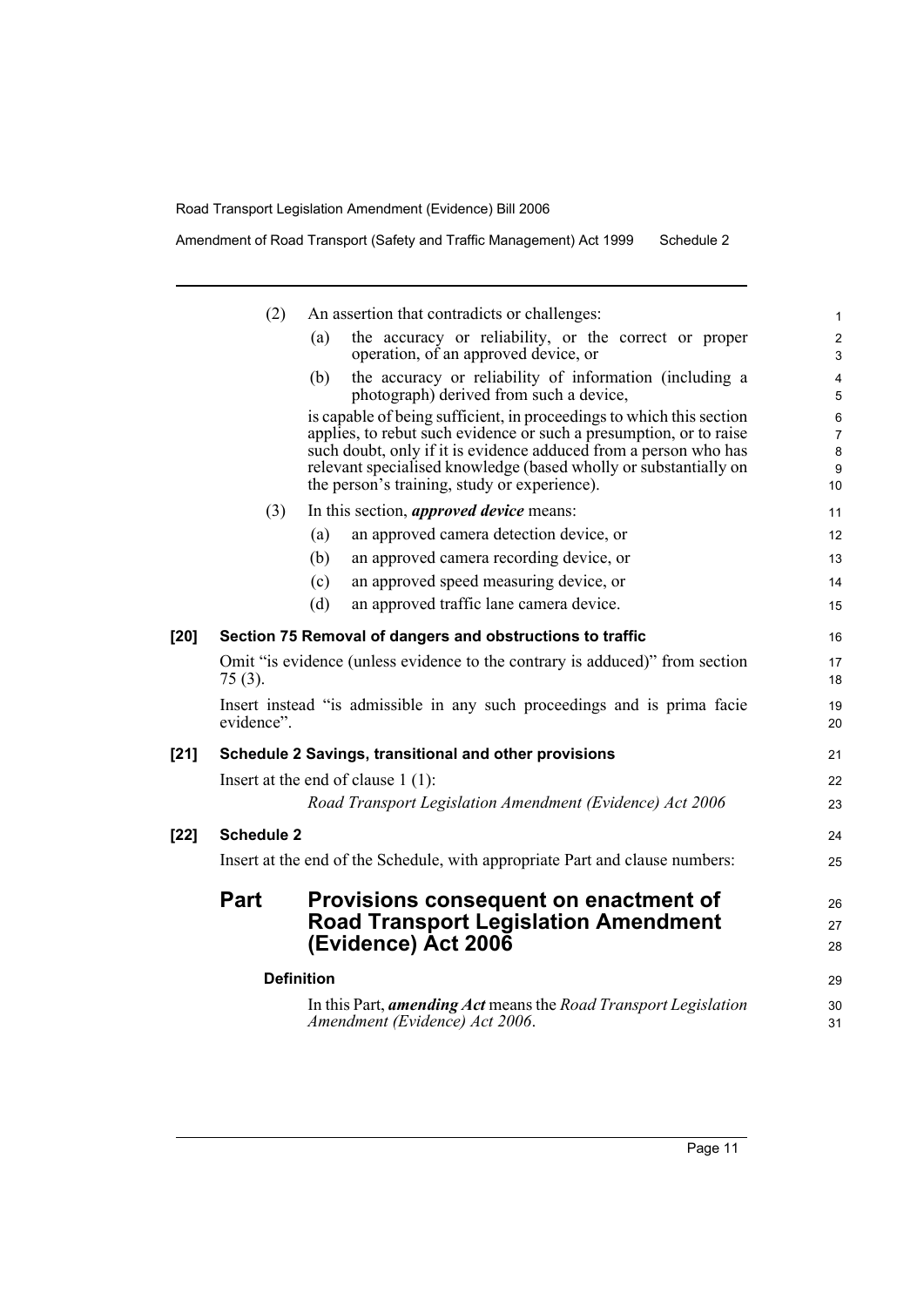Schedule 2 Amendment of Road Transport (Safety and Traffic Management) Act 1999

#### **Amendments not to apply to proceedings instituted before commencement of amendments**

(1) An amendment made to this Act by the amending Act does not apply to proceedings for an offence that were instituted before the commencement of the amendment.

(2) An amendment made to this Act by the amending Act applies to proceedings for an offence that are instituted on or after the commencement of the amendment even if the proceedings involve an offence that was committed before that commencement.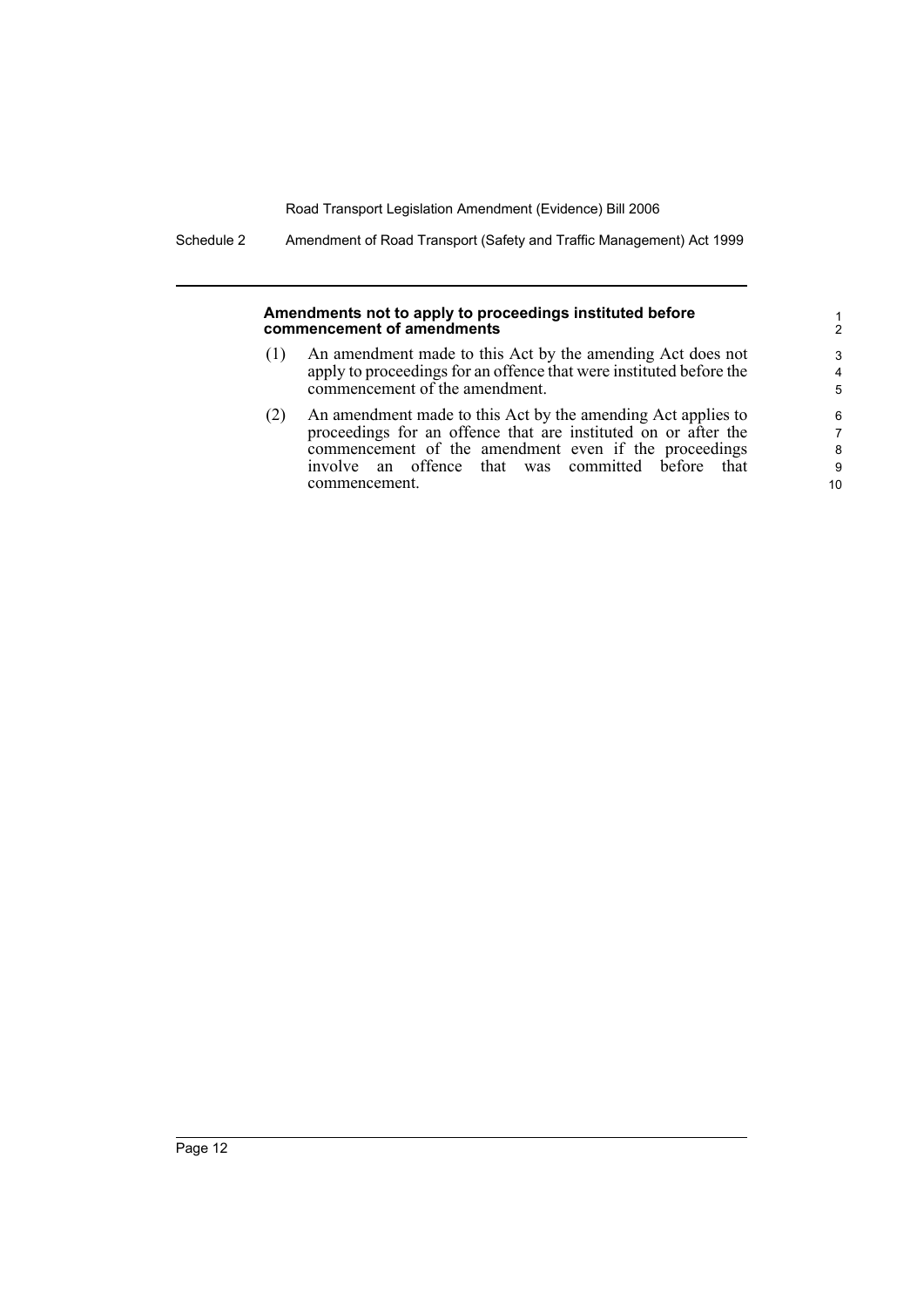Amendment of Roads Act 1993 Schedule 3

| <b>Schedule 3</b> |                                  | <b>Amendment of Roads Act 1993</b>                           |               |                                                                                                                                                                                                                                                                                                                                           | $\mathbf{1}$                              |  |  |
|-------------------|----------------------------------|--------------------------------------------------------------|---------------|-------------------------------------------------------------------------------------------------------------------------------------------------------------------------------------------------------------------------------------------------------------------------------------------------------------------------------------------|-------------------------------------------|--|--|
|                   |                                  |                                                              |               | (Section 5)                                                                                                                                                                                                                                                                                                                               | 2                                         |  |  |
| [1]               |                                  | Section 250A Approved camera recording devices-toll offences |               |                                                                                                                                                                                                                                                                                                                                           |                                           |  |  |
|                   |                                  |                                                              |               | Omit section 250A (2). Insert instead:                                                                                                                                                                                                                                                                                                    | 4                                         |  |  |
|                   | (2)                              |                                                              |               | In proceedings for a toll offence:                                                                                                                                                                                                                                                                                                        | 5                                         |  |  |
|                   |                                  | (a)                                                          |               | a photograph tendered in evidence as a photograph taken<br>by means of the operation, on a day specified on the<br>photograph, of an approved toll camera installed at a<br>location specified on the photograph, and as bearing a<br>security indicator of a kind prescribed by the regulations,<br>is admissible and is to be presumed: | 6<br>$\overline{7}$<br>8<br>9<br>10<br>11 |  |  |
|                   |                                  |                                                              | (i)           | to have been so taken unless evidence sufficient to<br>raise doubt that it was so taken is adduced, and                                                                                                                                                                                                                                   | 12<br>13                                  |  |  |
|                   |                                  |                                                              | (ii)          | to bear such a security indicator unless evidence<br>sufficient to raise doubt that it does so is adduced,<br>and                                                                                                                                                                                                                         | 14<br>15<br>16                            |  |  |
|                   |                                  | (b)                                                          |               | evidence that a photograph tendered in evidence bears a<br>security indicator of a kind prescribed by the regulations is<br>prima facie evidence that the photograph has not been<br>altered since it was taken, and                                                                                                                      | 17<br>18<br>19<br>20                      |  |  |
|                   |                                  | (c)                                                          |               | any such photograph is prima facie evidence of the matters<br>shown or recorded on the photograph.                                                                                                                                                                                                                                        | 21<br>22                                  |  |  |
| [2]               | <b>Section 250A (3)</b>          |                                                              |               |                                                                                                                                                                                                                                                                                                                                           | 23                                        |  |  |
|                   |                                  |                                                              |               | Omit "is evidence (unless evidence to the contrary is adduced)".                                                                                                                                                                                                                                                                          | 24                                        |  |  |
|                   |                                  |                                                              |               | Insert instead "is admissible and is prima facie evidence".                                                                                                                                                                                                                                                                               | 25                                        |  |  |
| [3]               | Section 250A (6) and (7)         |                                                              |               |                                                                                                                                                                                                                                                                                                                                           | 26                                        |  |  |
|                   | Insert after section $250A(5)$ : |                                                              |               |                                                                                                                                                                                                                                                                                                                                           | 27                                        |  |  |
|                   | (6)                              |                                                              |               | If a certificate under subsection (3) is tendered in proceedings for<br>an offence, evidence:                                                                                                                                                                                                                                             | 28<br>29                                  |  |  |
|                   |                                  | (a)                                                          | <sub>or</sub> | of the accuracy or reliability of the approved toll camera,                                                                                                                                                                                                                                                                               | 30<br>31                                  |  |  |
|                   |                                  | (b)                                                          |               | as to whether or not the camera operated correctly or<br>operates correctly (generally or at a particular time or date<br>or during a particular period),                                                                                                                                                                                 | 32<br>33<br>34                            |  |  |
|                   |                                  |                                                              |               | is not required in those proceedings unless evidence sufficient to<br>raise doubt that, at the time of the alleged offence, the camera was<br>accurate, reliable and operating correctly is adduced.                                                                                                                                      | 35<br>36<br>37                            |  |  |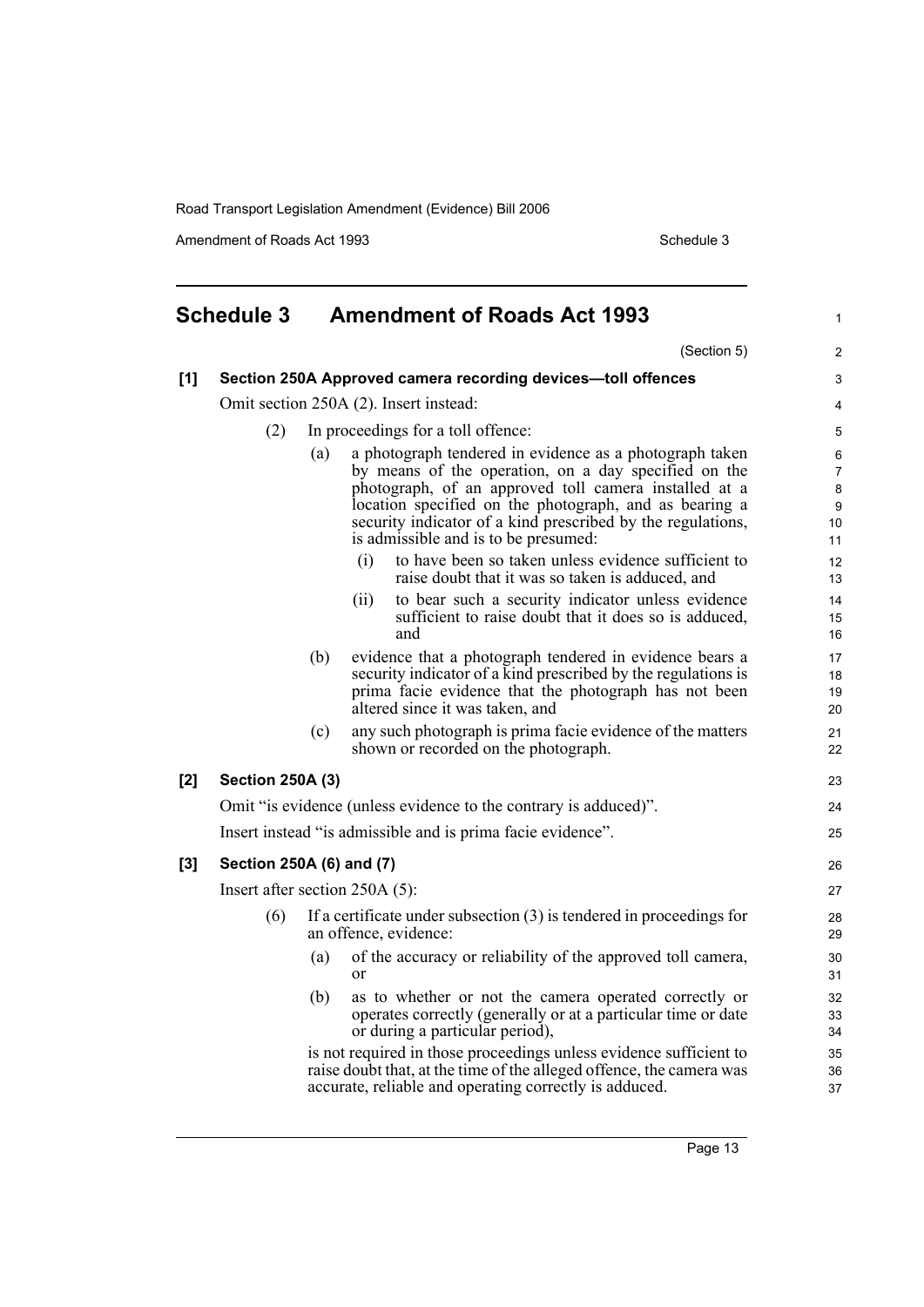Schedule 3 Amendment of Roads Act 1993

|     | (7)                                         | For the purposes of this section, an assertion that contradicts or<br>challenges:                                                                                   | 1<br>$\overline{2}$ |
|-----|---------------------------------------------|---------------------------------------------------------------------------------------------------------------------------------------------------------------------|---------------------|
|     |                                             | the accuracy or reliability, or the correct or proper<br>(a)<br>operation, of an approved toll camera, or                                                           | 3<br>4              |
|     |                                             | the accuracy or reliability of information (including a<br>(b)<br>photograph) derived from such a camera,                                                           | 5<br>6              |
|     |                                             | is capable of being sufficient to rebut prima facie evidence or a<br>presumption, or to raise doubt about a matter, only if it is                                   | 7<br>8              |
|     |                                             | evidence adduced from a person who has relevant specialised<br>knowledge (based wholly or substantially on the person's<br>training, study or experience).          | 9<br>10<br>11       |
| [4] |                                             | Schedule 2 Savings, transitional and other provisions                                                                                                               | 12                  |
|     |                                             | Insert at the end of clause $1(1)$ :                                                                                                                                | 13                  |
|     |                                             | Road Transport Legislation Amendment (Evidence) Act 2006                                                                                                            | 14                  |
| [5] | <b>Schedule 2</b>                           |                                                                                                                                                                     | 15                  |
|     |                                             | Insert at the end of the Schedule, with appropriate Part and clause numbers:                                                                                        | 16                  |
|     | <b>Part</b>                                 | Provisions consequent on enactment of                                                                                                                               | 17                  |
|     | <b>Road Transport Legislation Amendment</b> |                                                                                                                                                                     | 18                  |
|     |                                             | (Evidence) Act 2006                                                                                                                                                 | 19                  |
|     |                                             | <b>Definition</b>                                                                                                                                                   | 20                  |
|     |                                             | In this Part, <i>amending Act</i> means the <i>Road Transport Legislation</i><br>Amendment (Evidence) Act 2006.                                                     | 21<br>22            |
|     |                                             | Amendments not to apply to proceedings instituted before<br>commencement of amendments                                                                              | 23<br>24            |
|     | (1)                                         | An amendment made to this Act by the amending Act does not<br>apply to proceedings for an offence that were instituted before the<br>commencement of the amendment. | 25<br>26<br>27      |
|     |                                             |                                                                                                                                                                     |                     |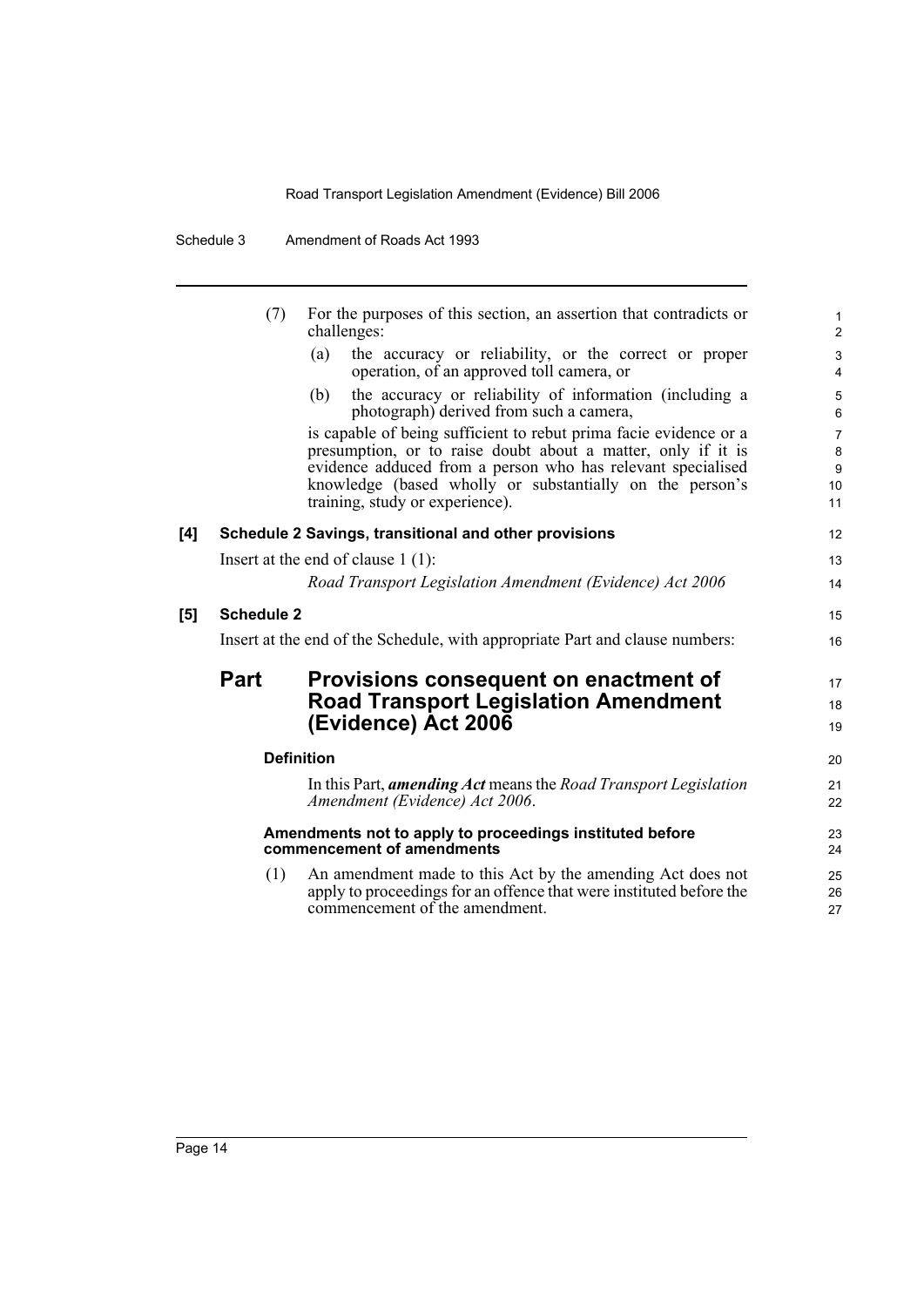Amendment of Roads Act 1993 Schedule 3

(2) An amendment made to this Act by the amending Act applies to proceedings for an offence that are instituted on or after the commencement of the amendment even if the proceedings involve an offence that was committed before that commencement.